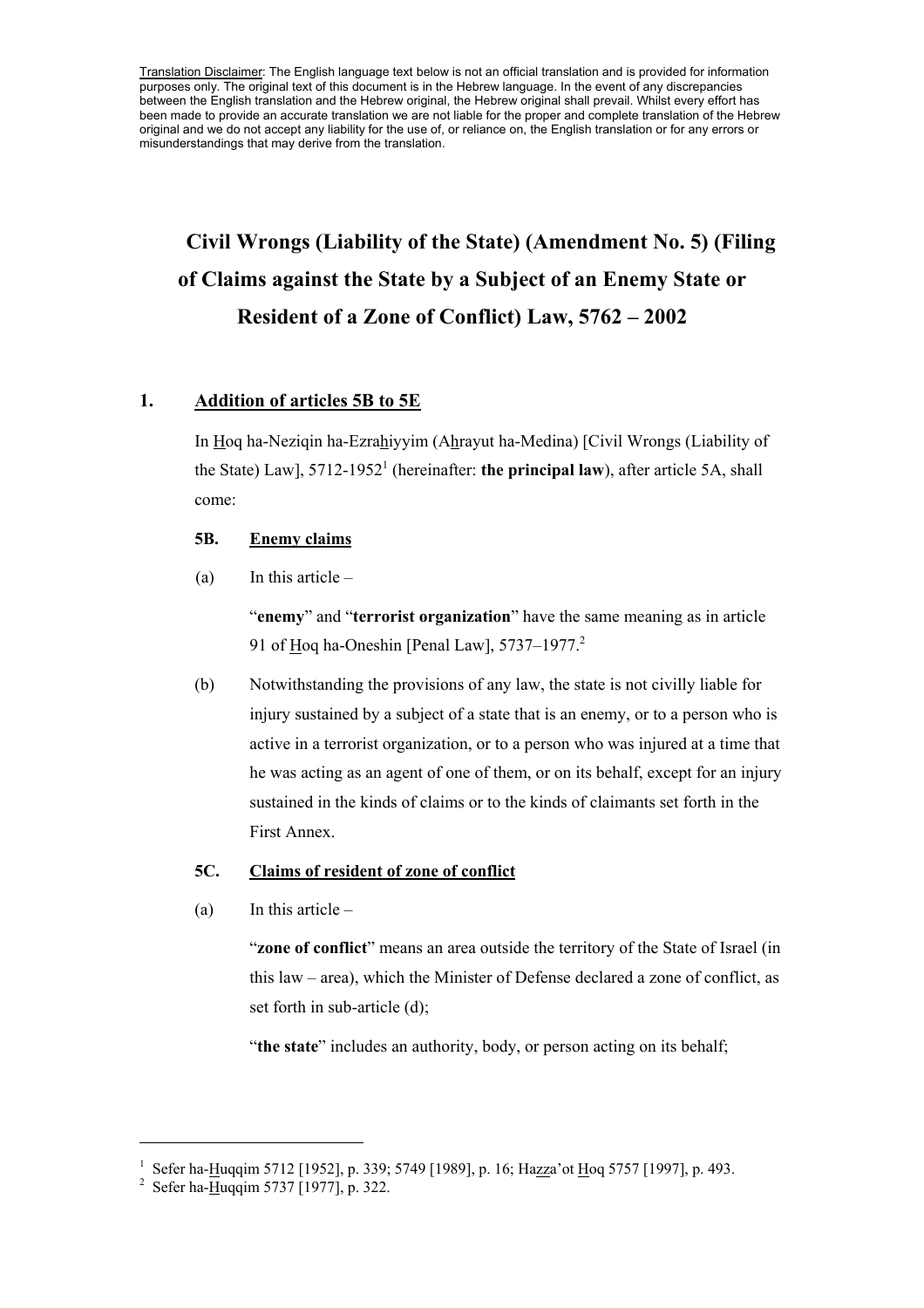"**conflict**" means a situation in which acts of a military nature are taking place between the security forces and regular or irregular entities hostile to Israel.

- (b) Notwithstanding the provisions of any law, the state is not civilly liable for injury sustained by a resident of a zone of conflict as a result of one of the following –
	- (1) an act that was done in the framework of a conflict or as a result of a conflict;
	- (2) an act that was carried out by the security forces in a zone of conflict, except for injury that is sustained in the kinds of claims or to the kinds of claimants set forth in the Second Annex.
- (c) (1) The Minister of Defense shall appoint a committee, which shall be authorized to propose, though the law does not so require, an exceptional payment to a claimant as to whom sub-article (b) applies; where it proposes an exceptional payment to a claimant pursuant to this sub-article, the committee shall set the amount of the payment.
	- (2) The Minister of Defense, after consulting with the Minister of Justice, shall set forth in regulations the composition of the committee and its powers.
- (d) The Minister of Defense may declare a territory that he has designated a zone of conflict. Announcement of the declaration shall be published in *Reshumot*.

# **5D. Change in annexes by order**

The Minister of Defense, after consulting with the Minister of Justice, and with the approval of the Knesset's Constitution, Law and Justice Committee, may change by order the First Annex and the Second Annex.

# **2. Addition of article 9A**

After article 9 of the principal law, shall come:

# **9A. Preservation of laws**

The provisions of articles 5B and 5C shall not derogate from any defense, immunity, or provisions of exemption, given to the State of Israel by any law.

# **3. Provisions on commencement and applicability**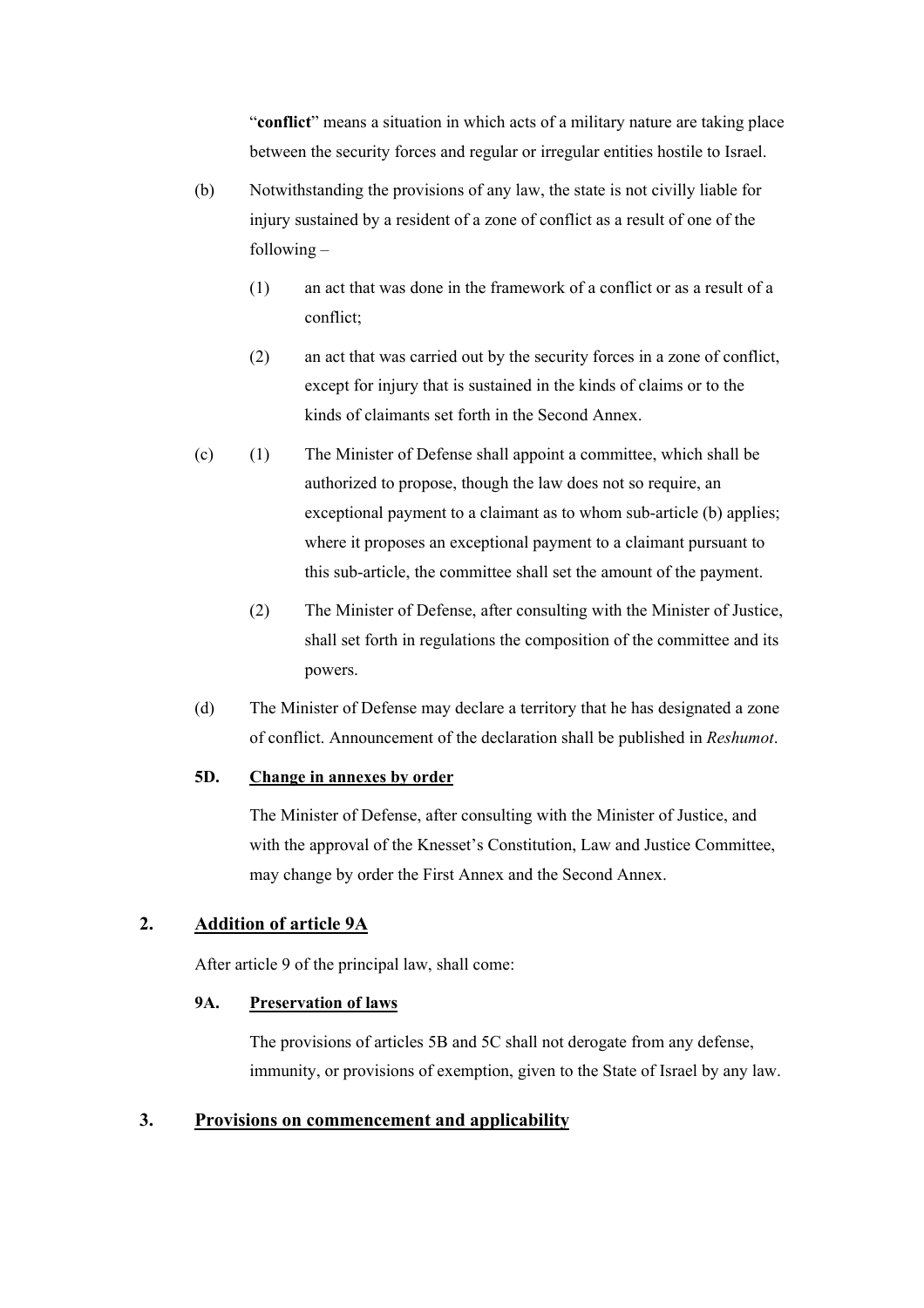The provisions of articles 5B to 5D of the principal law, in their wording in article 1 of this law, shall apply to an act that took place after 29 Elul 5760 (29 September 2000), except for an act as to which a claim was filed and the hearing of evidence thereon began prior to the time of publication of this law.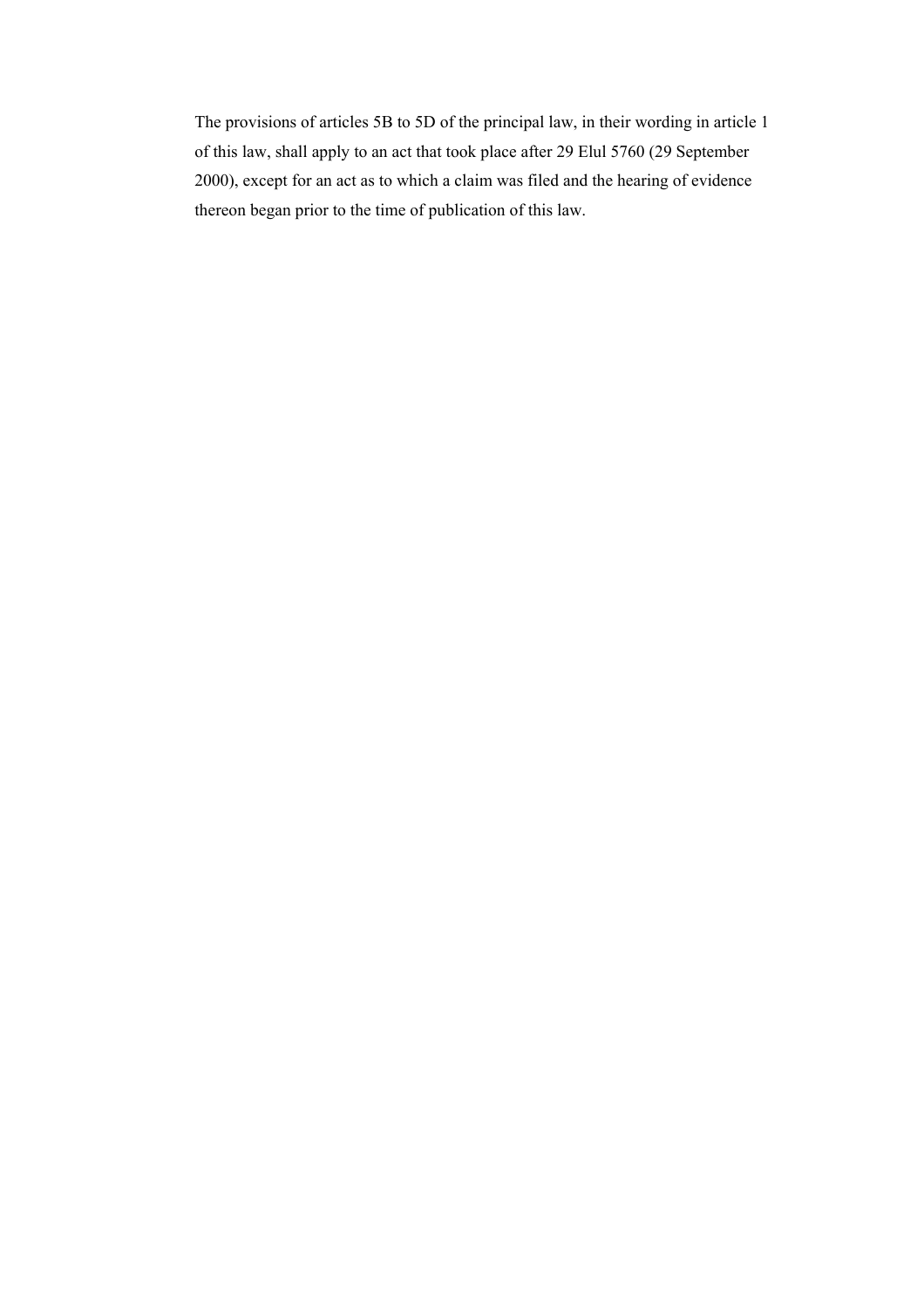# **First Annex (Article 5B(b))**

A claim the cause of action of which is injury sustained to a person as stated in article 5B(b) while he was in custody of the State of Israel as a detainee or prisoner;

# **Second Annex (Article 5C(b)(2))**

- 1. A claim the cause of action of which is injury sustained by a resident of a zone of conflict as a result of an act done by a person serving in the security forces, provided that the said person was convicted of an offense for the said act by a conclusive judgment in a tribunal or court in Israel; in this matter "offense" excludes an offense the definition of which states that negligence is the *mens rea* necessary for its existence, or an offense that is of the kind of offenses for which strict liability applies (within the meaning of articles 21 and 22 of the Penal Law,  $5737-1977^3$ ];
- 2. A claim the cause of action of which is injury sustained by a resident of a zone of conflict while he was in the custody of the State of Israel as a detainee or prisoner;
- 3. A claim the cause of action of which is the act of the Civil Administration or the Government, Coordination and Liaison Administration that is done outside the framework of conflict or as the result of conflict;

In this article,

"Civil Administration" has the same meaning as in the Implementation of Hoq Yissum ha-Heskem bidvar Rezuat Azza we-Ezor Yeriho (Hesderim Kalkaliyyim we-Hora'ot Shonot) (Tiqqune Haqiqa) [the Agreement on the Gaza Strip and the Jericho Area (Economic Arrangements and Miscellaneous Provisions) (Legislative Amendments) Law],  $5795 - 1994^4$ ;

"Government, Coordination and Liaison Administration" has the same meaning as in Zaw Haqamat Minhelet ha-Mimshal, ha-Te'um weha-Qishshur (Ezor Hevel Azza) [the Order Establishing the Government, Coordination and Liaison Administration (Gaza Region)] (No. 110), 5755 – 1994;

4. A traffic accident has the same meaning as in Hoq ha-Pizzuyim le-Nifge'e Te'unot Derakhim [the Compensation of Victims of Traffic Accidents Law],  $5735 - 1975^5$ , in

<sup>&</sup>lt;sup>3</sup> Sefer ha-Huqqim 5737 [1977], p. 322.<br><sup>4</sup> Sefer ha Huqqim 5755 [1004] p. 326.

<sup>&</sup>lt;sup>4</sup> Sefer ha-<u>H</u>uqqim 5755 [1994], p. 326.<br><sup>5</sup> Sefer ha-<u>H</u>uqqim 5735 [1975], p. 234.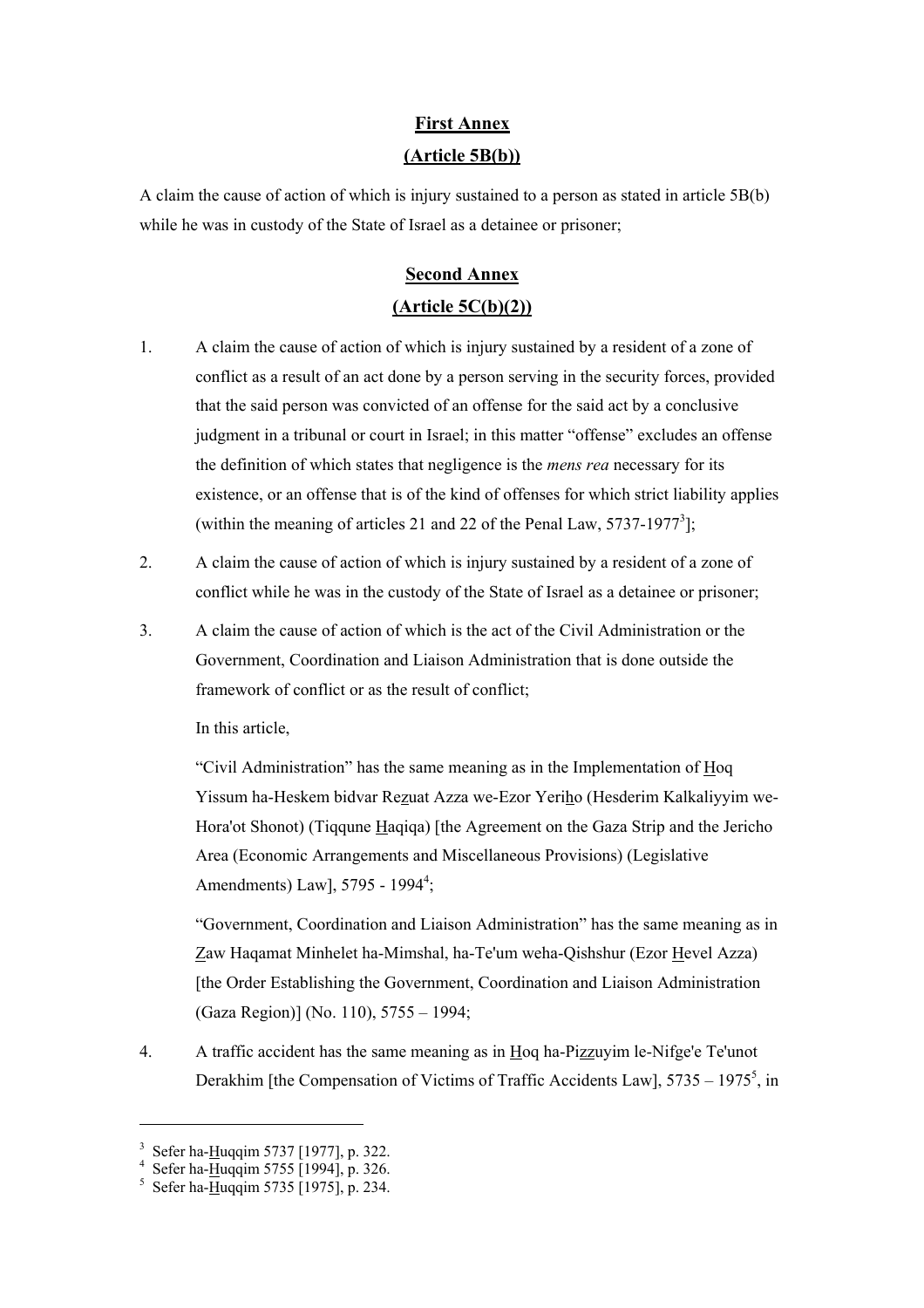which a vehicle of the security forces is involved, the registration number of which or the identity of the driver of the vehicle at the time of the accident is known, except where the accident occurred incidental to operational activity of the vehicle or to the hostile action of the injured person against the state or against the civilian population;

5. Property damages caused to a vehicle following a traffic accident has the same meaning as in the Compensation of Victims of Traffic Accidents Law, 5735 – 1975, even if bodily injury was not sustained in the said accident, provided that the other conditions set forth in article 3 are met.

### **Explanatory Notes**

### **Preface**

This proposed bill arranges the state's exemption from liability for injuries sustained by the subject of an enemy state, or a person who is active in a terrorist organization or a person who is injured while acting as an agent of one of them or on its behalf (hereinafter: **enemy subject**), and for injury sustained by a resident of an area outside the territory of the State of Israel, which the Minister of Defense declares to be a zone of conflict (hereinafter: **resident of zone of conflict**).

Since 29 Elul 5760 (29 September 2000), the State of Israel has been engaged in a prolonged conflict of a military nature between the security forces and regular or irregular entities hostile to Israel, taking place both inside the state and in zones of conflict, which are located outside its territory.

The conflict is characterized by the use of firearms, suicide bombings, and other acts of terror against Israeli security forces and citizens; in the past two years, hundreds of Israeli citizens and soldiers have been murdered, and thousands wounded. The State of Israel has been carrying out many actions intended to prevent acts of terror and hostility, and has attacked those fighting against it and threatening the well-being of its residents. In the framework of these actions, person and property of residents of the zone of conflict have been injured.

The accepted rule is that, during armed conflict between nations, each side bears its injuries and cares for its injured; citizens of Israel who have been injured since the outbreak of the conflict do not have, as we know, a real chance to sue for compensation for their injuries from the persons responsible, and they are compensated by the state as victims of hostile actions, while residents of the zone of conflict are presently able to file tort claims against the state. Thus, the state bears liability both for the injuries sustained by its citizens and the injuries sustained by residents of the zone of conflict. A situation in which the state bears the injuries of its citizens, and, while acting in the framework of its duty to ensure their safety and to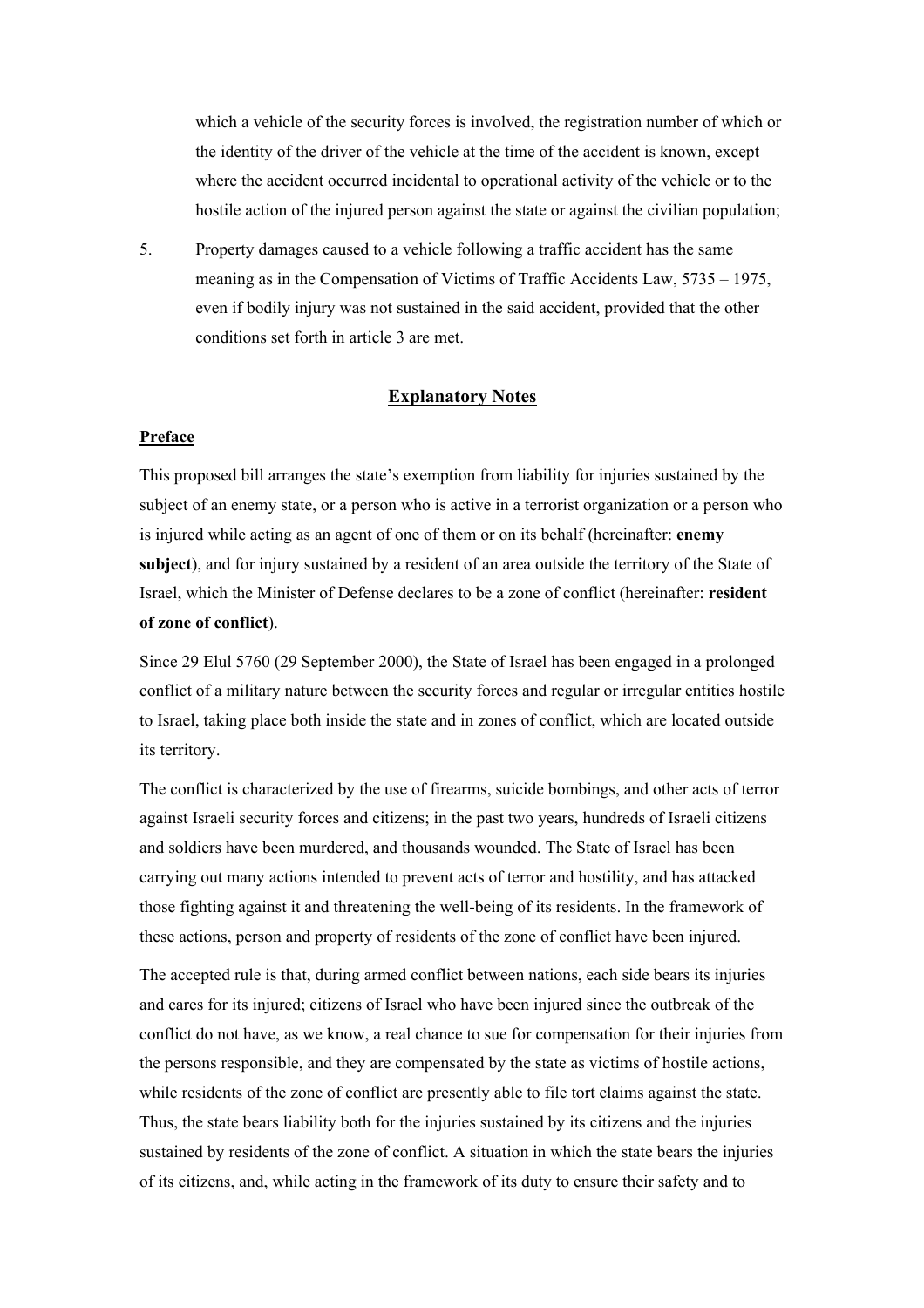prevent hostile entities from injuring and harming its citizens, also for injuries sustained as a result thereof – is improper, and some of the most properly administered countries in the world prevent the creation of such a situation.

It seems that injuries as a result of the hostilities should not be handled by the ordinary torts law, and that the proper way to resolve the problem of compensation for these injuries is by special arrangement, outside the ordinary torts law (for certain aspects of this issue, see CA 5964/92, *Bani 'Uda v. The State of Israel,* (not yet published, judgment given on 20 March 2002)).

In the practical sphere as well, the claims filed against the state raise problems of proof, so much so that the state is unable to defend itself by means of the regular legal tools appropriate in ordinary tort disputes. In light of the large number of incidents that have taken place in the conflict, and the large number of actions carried out in its framework, a great burden, to put it lightly, would be placed on the state to investigate – both as regards liability for the incident and the amount of damages – the allegations regarding the involvement of the security forces in the incident or the action alleged. This difficulty arises, in part, because of the frequent replacement of troops, the lack of access to and cooperation by Palestinians make it impossible to verify and challenge the testimonies, including expert opinions and medical documentation submitted by plaintiffs.

This proposed bill distinguishes between liability of the state in tort claims for injuries sustained as a result of its actions by a resident of a zone of conflict, and injuries sustained by a person who is the subject of an enemy country. Regarding the former, the state will be exempt from liability in tort when the injury is sustained in the framework of the conflict or as a result thereof, or as the result of an act done by the security forces in the zone of conflict (except for an act listed in the Second Annex). However, it is proposed, in exceptional cases, that payment be made to a resident of a zone of conflict for injuries he sustained as stated in Article 5B(b), by a committee that the Minister of Defense will establish for that purpose. Regarding injuries sustained by a subject of an enemy country, the state will be exempt from civil liability except for the injuries listed in the First Annex (Article 5B(b)).

### **Regarding the proposed Article 1**

### **Regarding the proposed Article 5B**

It is proposed that, despite the provisions of any law, the state of Israel will not be civilly liable for injuries sustained by the subject of an enemy state; however, it is proposed that the State of Israel will not be exempt from liability for injuries sustained by the subject of an enemy state while he was held in custody by the state as a prisoner or detainee.